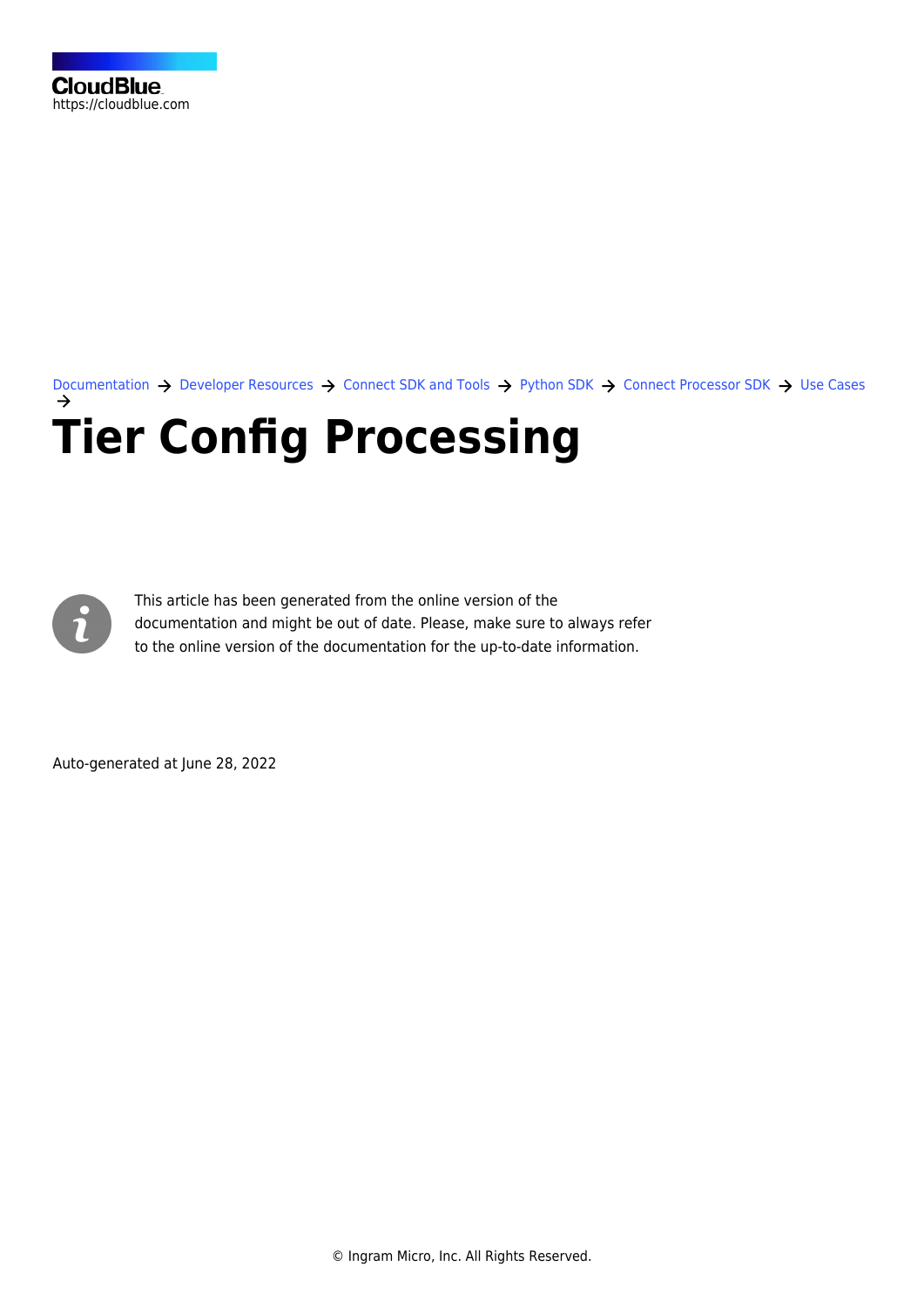## **Overview**

Tier Configuration (Tier Config) is used to assign configuration parameters to certain reseller accounts within the Distributor tiers hierarchy. In case the **Reseller Authorization** capability is enabled and **Tier** scope parameter is created, the system generates a Tier Configuration and a Tier Request (also referred to as Tier Configuration request) along with a subscription in the Tier Setup state. Note that the system can generate setup and update requests. Refer to the [Tier Config module](https://connect.cloudblue.com/community/modules/tier-config/) documentation for more details.

The initial status of a Tier Configuration is Processing, while the initial state of its associated Tier Request is Pending. Once your Tier Request is approved, your Tier Configuration will be automatically activated on the Connect platform.

Vendors can deploy the middleware to process Tier Requests and consequently activate Tier Configurations on the CloudBlue Connect platform. Follow the instructions below to configure the Processor for the aforementioned operations.

#### **Prerequisites**

- Your [product](https://connect.cloudblue.com/community/modules/products/) is defined on the Connect platform.
- The [Reseller Authorization](https://connect.cloudblue.com/community/modules/products/capabilities/) capability is enabled.
- The [Tier 1 scope parameter](https://connect.cloudblue.com/community/modules/products/parameters/tier-parameters/) is created.
- A new [subscription](https://connect.cloudblue.com/community/modules/subscriptions/subscription-creation/) is required to process a tier request.
- The [Processor SDK Template](https://connect.cloudblue.com/community/sdk/connect-processor-sdk/processor-template/) is successfully deployed.
- Your deployed Processor is [properly configured.](https://connect.cloudblue.com/community/sdk/connect-processor-sdk/configuration/)
- [Vendor API configuration](https://connect.cloudblue.com/community/sdk/connect-processor-sdk/configuration/#Connection_configuration) is presented.

### **Creating Tier Configurations**

The following provides instructions on how to generate a Tier Configuration and its corresponding Tier Request on the CloudBlue Connect platform.

### **Enable Reseller Authorization**

Before generating a subscription and creating a tier scope parameter, make sure that the **Reseller Authorization** capability is enabled for your specified product.

Proceed to the **General** section from your product profile page and switch to the **Capabilities** tab. Click the **Edit** button and turn on the **Reseller Authorization** capability.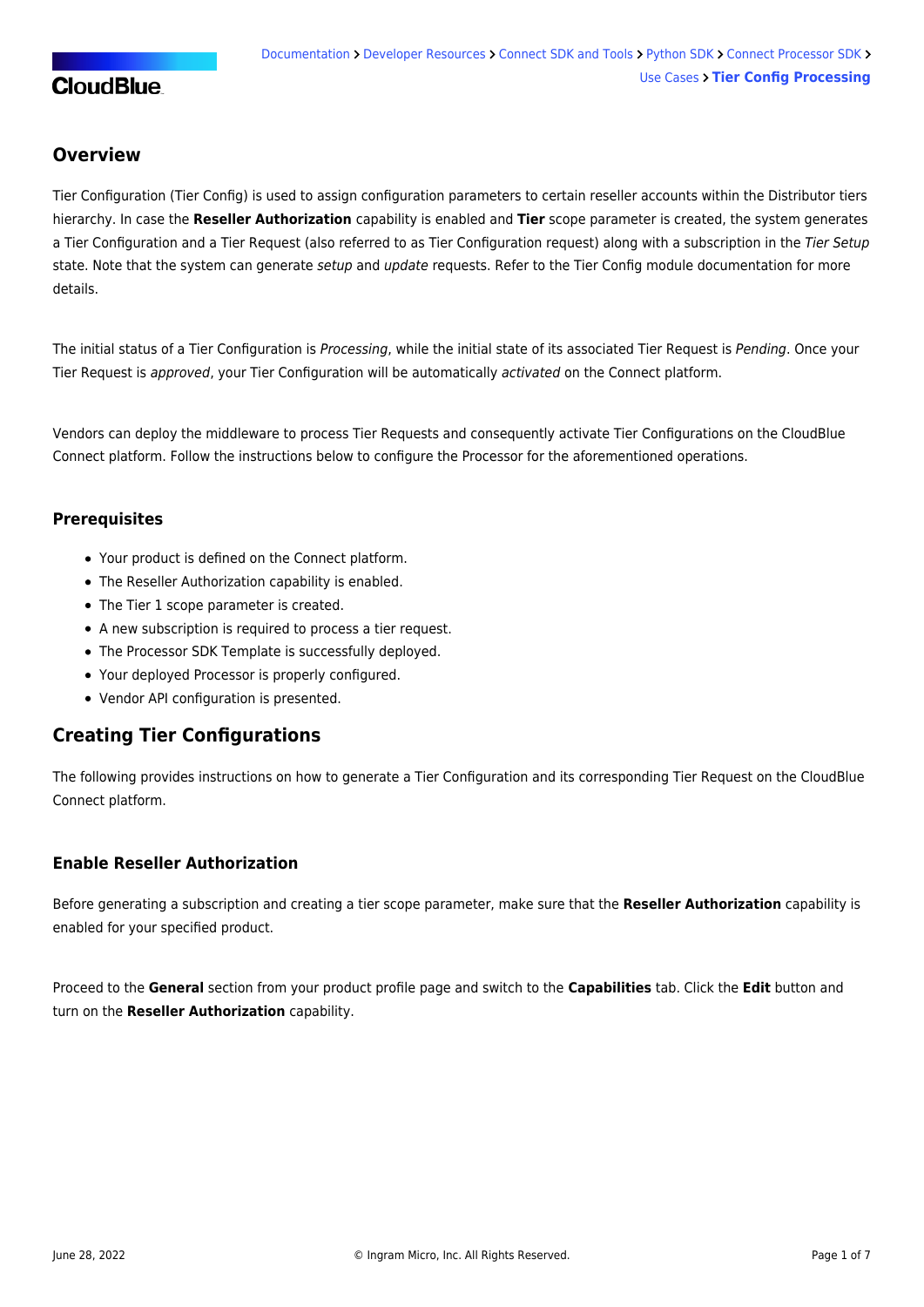

Select Tier 1 authorization structure. Note that Tier 1 represents direct reseller of your customer.

Click the **Save** button to enable the required capability and save your specified authorization structure.

#### **Create a Tier scope parameter**

Next, it is necessary to create a parameter and select **Tier 1** scope within the parameter creation wizard.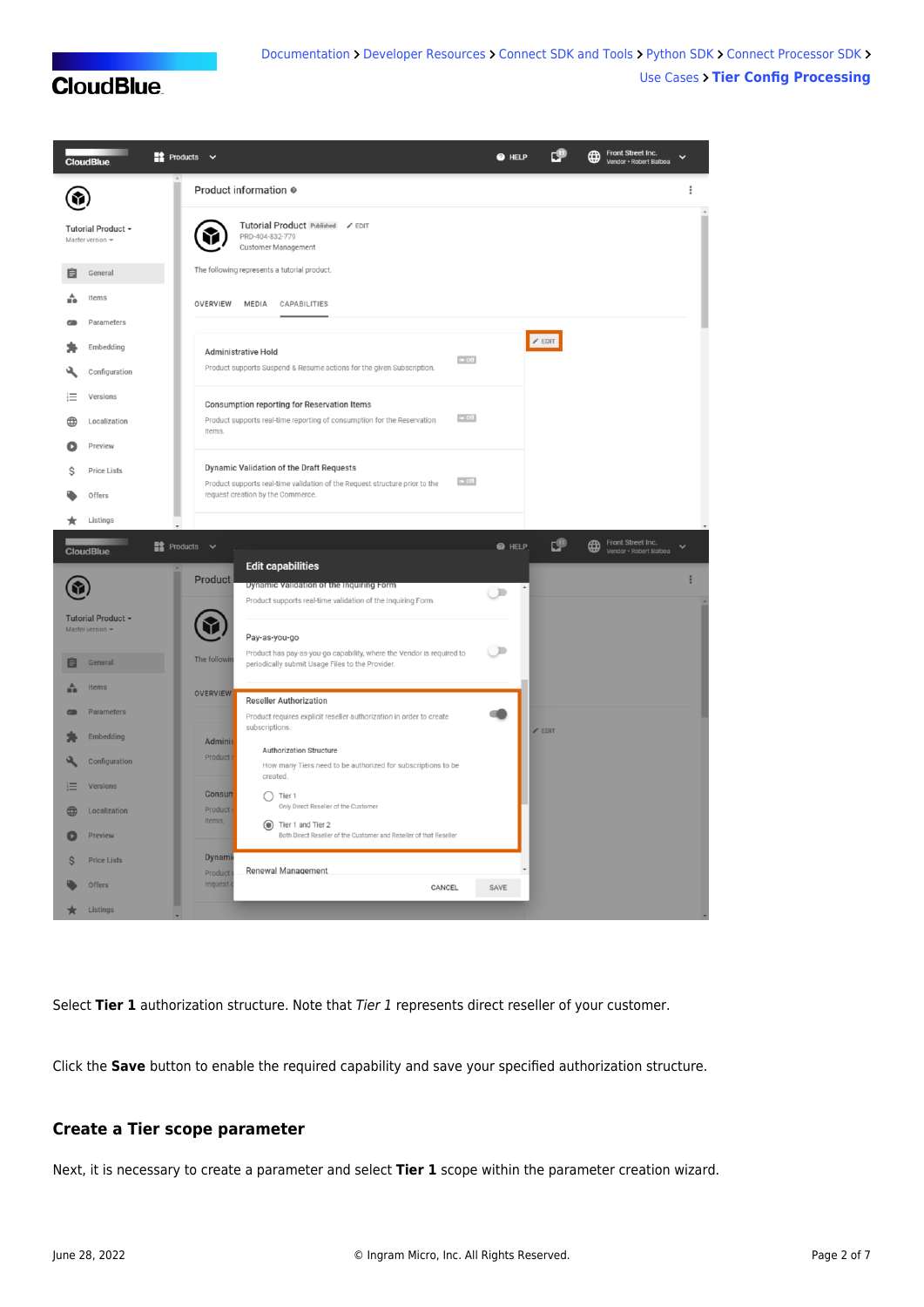|                                             | <b>CloudBlue</b>                          | $\rightarrow$ Products $\sim$                                                                                                                                                                                                                                                                                                                     |                                               |                                                |                                                                                                                                                                                      | @ HELP                 |                             | Front Street Inc.<br>∰<br>$\checkmark$<br>Vendor · Robert Balboa |  |  |
|---------------------------------------------|-------------------------------------------|---------------------------------------------------------------------------------------------------------------------------------------------------------------------------------------------------------------------------------------------------------------------------------------------------------------------------------------------------|-----------------------------------------------|------------------------------------------------|--------------------------------------------------------------------------------------------------------------------------------------------------------------------------------------|------------------------|-----------------------------|------------------------------------------------------------------|--|--|
|                                             |                                           | Parameters <sup>®</sup>                                                                                                                                                                                                                                                                                                                           |                                               |                                                |                                                                                                                                                                                      |                        |                             | $^{+}$<br>CREATE PARAMETER                                       |  |  |
| Tutorial Product -<br>Master version $\sim$ |                                           | Parameters are additional pieces of information that are required to complete a purchase request. Some examples of parameters include shipping address,<br>activation email, and etc. In the form below, you are able to configure these parameters. The parameters will be requested from the consumer while<br>processing the purchase request. |                                               |                                                |                                                                                                                                                                                      |                        |                             |                                                                  |  |  |
| 自<br>÷                                      | General<br>Items                          | C REFRESH<br><b>FILTER</b><br>NAME -<br>DESCRIPTION                                                                                                                                                                                                                                                                                               | $L$ SORT                                      | <b>III</b> COLUMNS<br>PHASE -                  | SCOPE -                                                                                                                                                                              | TYPE -                 | Rows per page 10 -          | $1 - 3$ of $3$<br>$\,<$<br>CONSTRAINTS -                         |  |  |
|                                             | Parameters                                | Tutorial<br>param<br>$\leftarrow$                                                                                                                                                                                                                                                                                                                 | This is a tutorial                            | Ordering                                       | Subscription                                                                                                                                                                         | Single line text       | O                           |                                                                  |  |  |
|                                             | Embedding                                 |                                                                                                                                                                                                                                                                                                                                                   |                                               |                                                |                                                                                                                                                                                      |                        | Rows per page 10 -          | $1 - 3$ of $3$<br>$\prec$                                        |  |  |
|                                             | Configuration                             |                                                                                                                                                                                                                                                                                                                                                   |                                               |                                                |                                                                                                                                                                                      |                        |                             |                                                                  |  |  |
| 這                                           | Versions                                  |                                                                                                                                                                                                                                                                                                                                                   |                                               |                                                |                                                                                                                                                                                      |                        |                             |                                                                  |  |  |
| ∰                                           | Localization                              |                                                                                                                                                                                                                                                                                                                                                   |                                               |                                                |                                                                                                                                                                                      |                        |                             |                                                                  |  |  |
|                                             | Preview                                   |                                                                                                                                                                                                                                                                                                                                                   |                                               |                                                |                                                                                                                                                                                      |                        |                             |                                                                  |  |  |
| Ś                                           | <b>Price Lists</b>                        |                                                                                                                                                                                                                                                                                                                                                   |                                               |                                                |                                                                                                                                                                                      |                        |                             |                                                                  |  |  |
|                                             | Offers                                    |                                                                                                                                                                                                                                                                                                                                                   |                                               |                                                |                                                                                                                                                                                      |                        |                             |                                                                  |  |  |
| ÷                                           | Listings                                  |                                                                                                                                                                                                                                                                                                                                                   |                                               |                                                | CloudBlue Connect @ 2021 - Ingram Micro Inc. All Rights Reserved. - Privacy   Terms of Service - Version 22.0.1738-gf843fc9                                                          |                        |                             |                                                                  |  |  |
|                                             | <b>CloudBlue</b>                          | ■ Products $\sim$                                                                                                                                                                                                                                                                                                                                 |                                               |                                                |                                                                                                                                                                                      | @ HELP                 | с9                          | Front Street Inc.<br>⊕<br>$\checkmark$<br>Vendor · Robert Balboa |  |  |
|                                             |                                           | Create parameter - Step 3                                                                                                                                                                                                                                                                                                                         |                                               |                                                |                                                                                                                                                                                      |                        |                             | + CREATE PARAMETER                                               |  |  |
|                                             | Tutorial Product -<br>Master version -    | $\checkmark$ Type                                                                                                                                                                                                                                                                                                                                 | Scope                                         |                                                |                                                                                                                                                                                      |                        |                             | eters include shipping address,<br>om the consumer while         |  |  |
| û                                           | General<br><b>Items</b>                   | $\checkmark$ Phase<br>Ø<br>Scope                                                                                                                                                                                                                                                                                                                  | $\left( \begin{array}{c} \end{array} \right)$ | Subscription<br>requests of that Subscription. | Parameters created in this scope are associated with a given Subscription either<br>during Ordering or Fulfillment processes and are managed through the fulfillment                 |                        |                             | 10<br>$1-3$ of 3 $\leftarrow$ ><br>RAINTS -                      |  |  |
|                                             | Parameters<br><b>Embedding</b>            | $\Delta$<br>Constraints<br>5<br>Details                                                                                                                                                                                                                                                                                                           | $\circledcirc$                                | Tier 1<br>subscription.                        | Such parameters can be used to either collect or store reseller-level authorization<br>information of the first tier of resellers, i.e. direct reseller of a customer owning a given |                        | $10 -$<br>$1-3$ of $3 \leq$ |                                                                  |  |  |
| 這<br>∰                                      | Configuration<br>Versions<br>Localization | 6 Summary                                                                                                                                                                                                                                                                                                                                         | ◯                                             | Tier 2<br>owning a given subscription.         | Such parameters can be used to either collect or store reseller-level authorization<br>information of the second tier of resellers, i.e. reseller of a reseller of a customer        |                        |                             |                                                                  |  |  |
| Ŝ                                           | Preview<br><b>Price Lists</b>             |                                                                                                                                                                                                                                                                                                                                                   |                                               |                                                |                                                                                                                                                                                      |                        |                             |                                                                  |  |  |
|                                             | <b>Offers</b>                             |                                                                                                                                                                                                                                                                                                                                                   | CANCEL                                        |                                                |                                                                                                                                                                                      | <b>BACK</b>            | <b>NEXT</b>                 |                                                                  |  |  |
|                                             | Listings                                  |                                                                                                                                                                                                                                                                                                                                                   |                                               |                                                |                                                                                                                                                                                      | <b>Privacy   Terms</b> |                             | Version 22.0.1738-gf843fc9                                       |  |  |

Once your tier scope parameter is successfully created, your generated subscriptions require processing Tier Request and activating Tier Configuration.

## **Generate a Subscription**

Subscriptions for your specified product are generated by your customers via Prover marketplaces. However, Vendors can create a preview subscription to configure the Processor.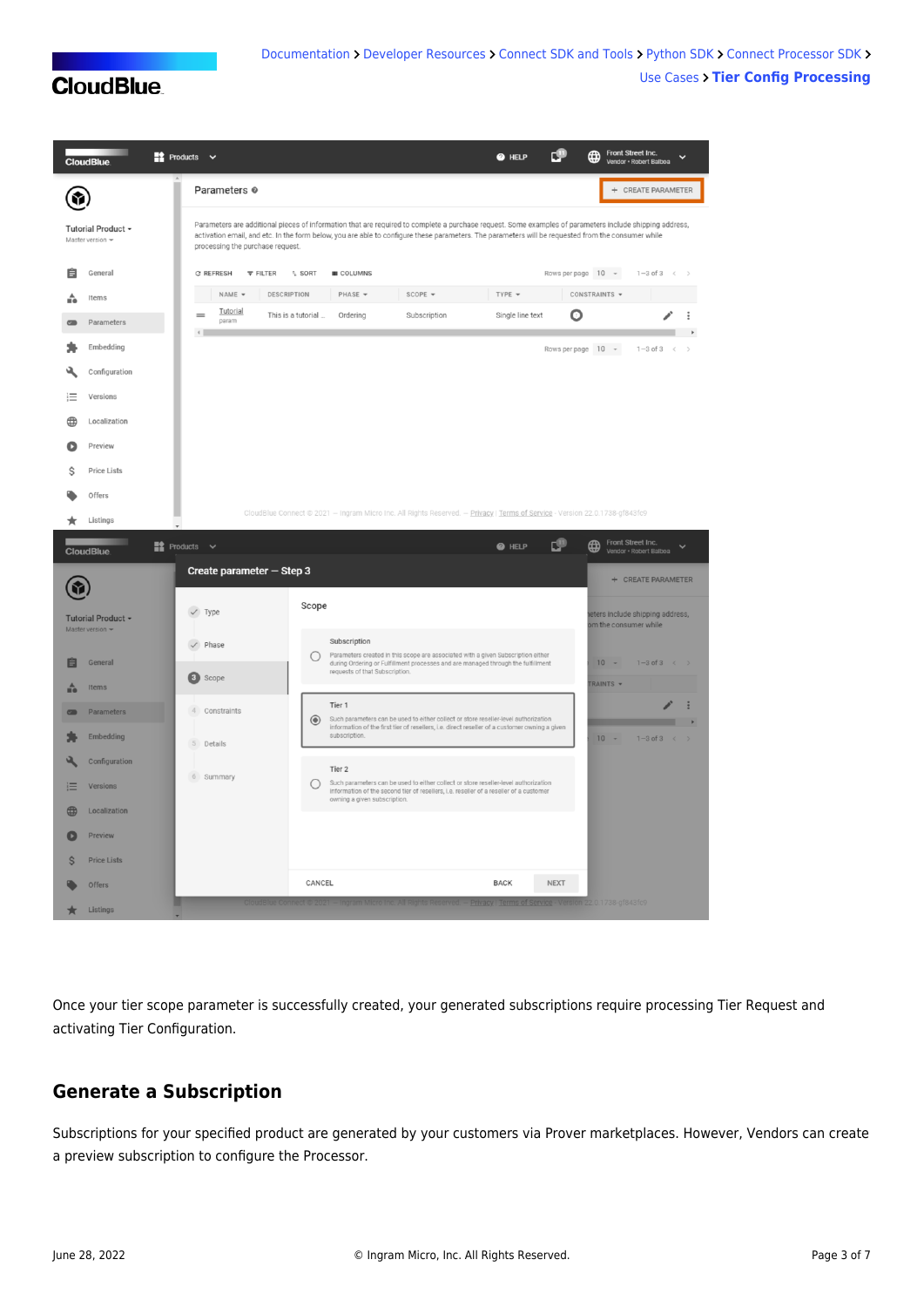

Create a subscription via the **Preview** section of your product profile page.

Alternatively, generate a preview subscription by accessing the **Subscriptions** module and clicking th**e Create Subscription** button.

| <b>CloudBlue</b>                             | $\omega$ Subscriptions $\sim$                                                                                                          | СŦ<br>Front Street Inc.<br>⊕<br>@ HELP<br>$\checkmark$<br>Vendor · Robert Balboa |
|----------------------------------------------|----------------------------------------------------------------------------------------------------------------------------------------|----------------------------------------------------------------------------------|
| Subscriptions <sup>o</sup>                   | <b>DIRECTORY</b><br><b>FULFILLMENT</b><br><b>BILLING</b>                                                                               | + CREATE SUBSCRIPTION                                                            |
| Active $\sim$<br>C REFRESH                   | $\overline{7}$ 1 FILTER APPLIED<br><sup>1</sup> 1 SORT APPLIED<br><b>III</b> COLUMNS                                                   | Rows per page 10 -<br>$1-1$ of $1 \leq$                                          |
| SUBSCRIPTION -                               | PRODUCT -<br>MARKETPLACE -<br>$CUSTOMER$ $\rightarrow$<br>$PERIOD \rightarrow$                                                         | NEXT BILLI ~<br>STATUS $\equiv$<br>CREATED $\downarrow$                          |
| AS-6493-4392-4303<br>External ID: 6LO0GED8L3 | <b>Tutorial Product</b><br>Rice - Barrows<br>Tutorial Marketp<br>壸<br>⋐<br>1 month<br>PRD-640-516-332<br>MP-38661<br>TA-7031-3711-8413 | 04/25/2021<br>02/25/2021<br>Active<br>8:38 AM<br>7:36 AM                         |

Rows per page  $10 \sim 1 - 1$  of  $1 \leq x$ 

ct © 2021 — Ingram Micro Inc. All Rights Reserved. — <u>Privacy</u> | <u>Terms of Service</u> - Version 22.0.1709-g0140e07

Follow the [Subscription Creation](https://connect.cloudblue.com/community/modules/subscriptions/subscription-creation/) documentation for more details.

Once a fulfillment request is successfully created and assigned to the Tier Setup state, the system generates a Tier Configuration and a Tier Request. Navigate to the **Tier Config** module to access your Tier Configurations and Tier Requests.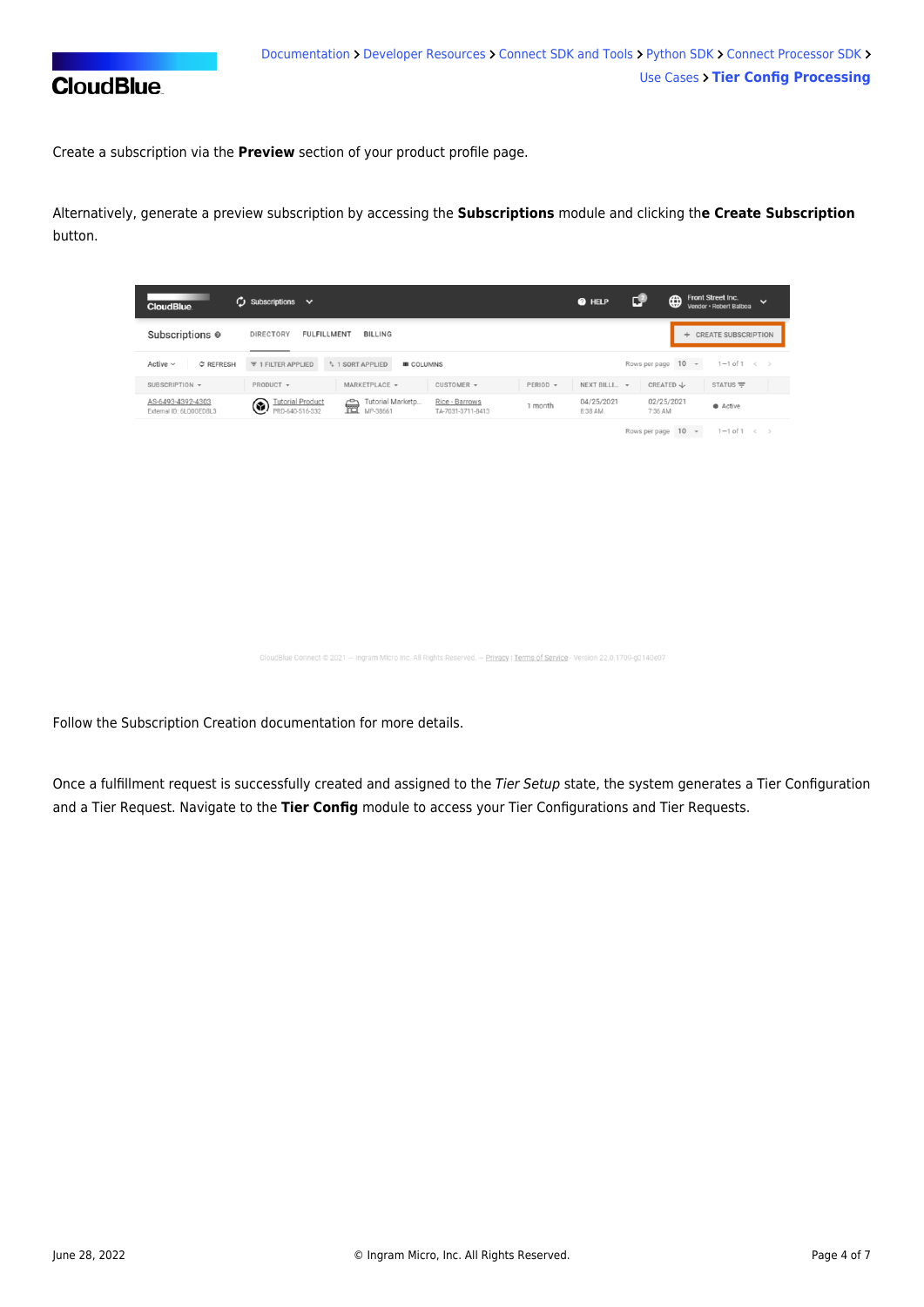| <b>CloudBlue</b>         | $\boxed{2}$ Tier Config $\rightarrow$ |                                                |                                                 |                                                               | @ HELP    | ГW                                           | ⊕ | Front Street Inc.<br>Vendor · Robert Balboa | $\checkmark$ |
|--------------------------|---------------------------------------|------------------------------------------------|-------------------------------------------------|---------------------------------------------------------------|-----------|----------------------------------------------|---|---------------------------------------------|--------------|
| Tier config <sup>®</sup> | <b>DIRECTORY</b>                      | <b>REQUESTS</b>                                |                                                 |                                                               |           |                                              |   |                                             |              |
| All tier configs $\sim$  | C REFRESH                             | <sup>1</sup> 1 SORT APPLIED<br><b>F FILTER</b> | <b>III</b> COLUMNS                              | Q SEARCH                                                      |           | Rows per page 10 -                           |   | $1 - 1$ of $1 \leq$                         |              |
| $CONFIG =$               | TIER $\sim$                           | CREATED J                                      | PRODUCT -                                       | MARKETPLACE -                                                 | ACCOUNT - |                                              |   | STATUS                                      |              |
| TC-448-764-537 Preview   | T1                                    | 03/24/2021<br>3:25 AM                          | <b>Tutorial Product</b><br>۱<br>PRD-640-516-332 | <b>Tutorial Marketplace</b><br>$\hat{\mathbb{E}}$<br>MP-38661 |           | Douglas, Becker and Kub<br>TA-7173-4986-0219 |   | <b>O</b> Processing                         |              |

Rows per page  $10 \rightarrow 1-1$  of  $1 \leftarrow$ 

.<br>Blue Connect © 2021 — Ingram Micro Inc. All Rights Reserved. — Privacy | Terms of Service - Version 22.0.1738-gf843fc9

Refer to the [Tier Configuration](https://connect.cloudblue.com/community/modules/tier-config/) documentation for more information about this module.

### **Code Snippets**

Create a script for processing your Tier Requests as follows:

```
from connect processor.app.utils.utils import Utils
from cnct import ConnectClient
from typing import Dict
class TierConfiguration:
    # This class is used to manage setup and update tier requests.
    @staticmethod
   def process request(request, client):
        # type: (Dict, ConnectClient) -> Dict
        # This method processes tier requests in pending status
        # Check the reseller data in the vendor system by calling the Vendor API
        # Use the Vendor API to check, create or update the reseller data in the Vendor Portal
        # The following provides Mock API and client to check tier scope ordering phase parameters:
       # api client = APIClient(api url='',
       # api key='')
       # data = \{\}# reseller info = api client.check reseller(data=data)
```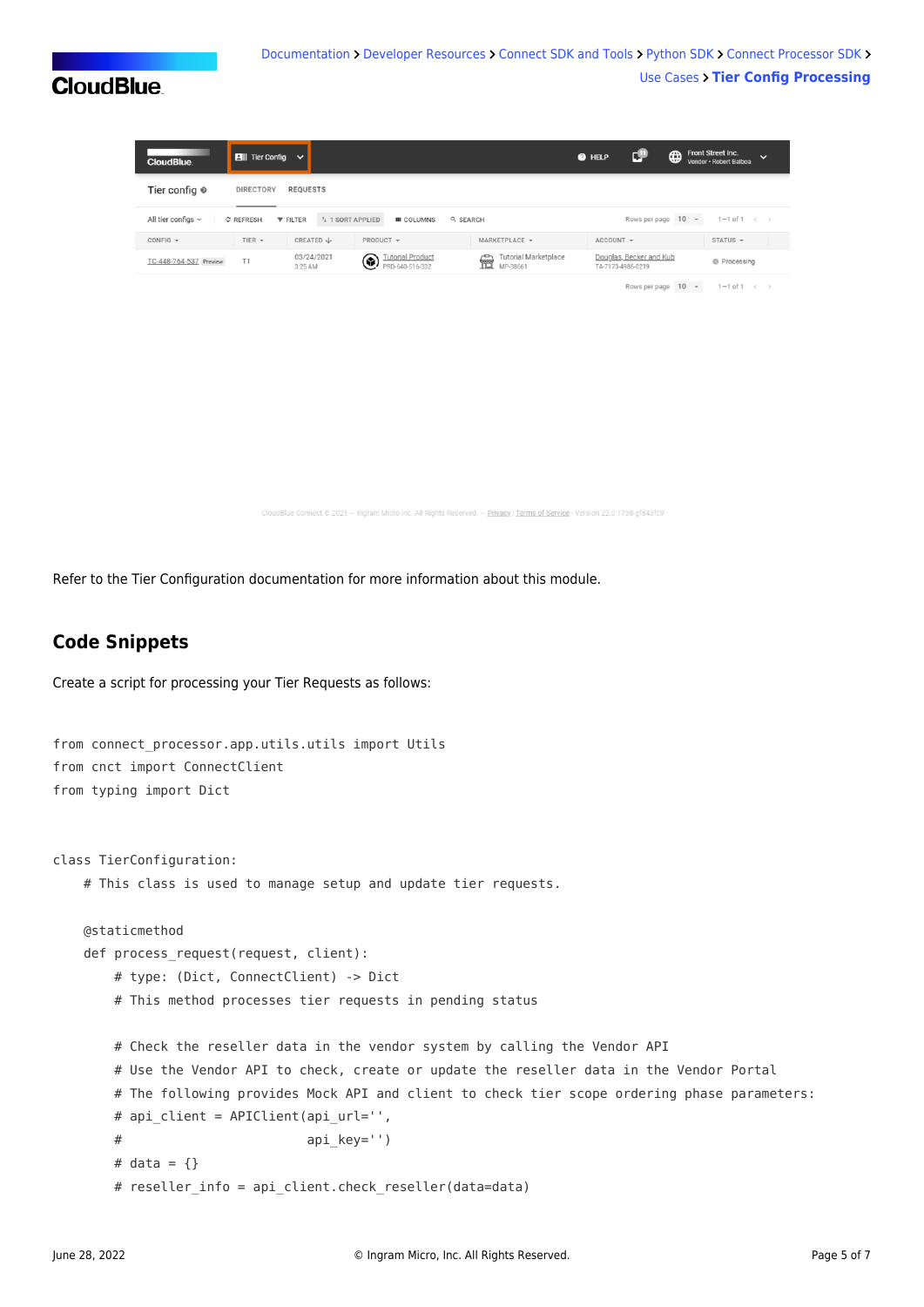```
tcr id = Utils.get basic value(request, 'id')
        # The Vendor API response may have some information that should be saved in fulfillment
        # parameters of tier configuration request:
       TierConfiguration. save fulfillment parameters(request, client)
        # In case a tier scope parameter is not valid, the tier request can be switched to the Inquiring
status.
        # Therefore, the reseller can check and change provided parameter values.
        # Use the following method to assign the Inquiring status:
Utils.set_inquiring_tier_config_request(tcr_id, client)
        return Utils.approve_tier_config_request(request, tcr_id, client)
        # Once the tier configuration is activated, its associated subscription will be switched to the
Pending state.
    @staticmethod
   def save fulfillment parameters(request, client):
        # type: (Dict, ConnectClient) -> None
        # This method saves required reseller information in the fulfillment parameters.
        # The payload params IDs should match your product tier fulfillment parameters ID in Connect.
        # The params values should match values provided by the Vendor API.
       tcr id = Utils.get basic value(request, 'id')
       # Prepare the update parameters payload with the response of the APIClient.create subscription
method
       payload = \{ "params": [
\{ # Provide the tier fulfillment parameter id as it is configured on the Connect
platform
                    "id": "param_a",
                    "value": "value for param_a in Vendor System",
                    "value_error": "",
                    "structured_value": ""
                },
\{ # Add additional parameters if necessary:
                    "id": "param_b",
                    "value": "value for param b in Vendor System",
                    "value_error": "",
                    "structured_value": ""
 }
 ]
        }
```